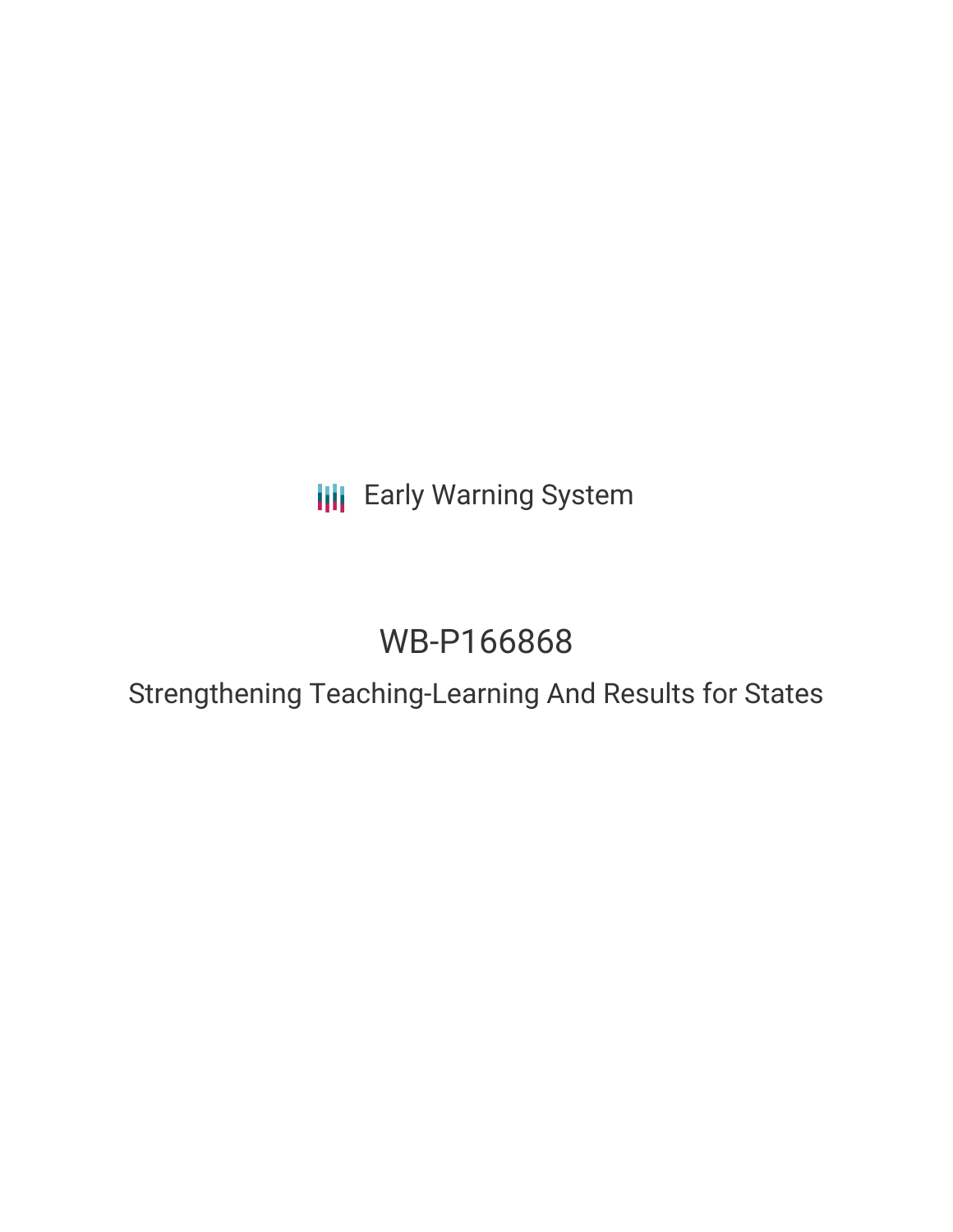

# **Quick Facts**

| <b>Countries</b>               | India                       |
|--------------------------------|-----------------------------|
| <b>Financial Institutions</b>  | World Bank (WB)             |
| <b>Status</b>                  | Proposed                    |
| <b>Bank Risk Rating</b>        | B                           |
| <b>Voting Date</b>             | 2019-09-19                  |
| <b>Borrower</b>                | Government of India         |
| <b>Sectors</b>                 | <b>Education and Health</b> |
| <b>Investment Type(s)</b>      | Loan                        |
| <b>Investment Amount (USD)</b> | \$500.00 million            |
| <b>Project Cost (USD)</b>      | \$1,992.50 million          |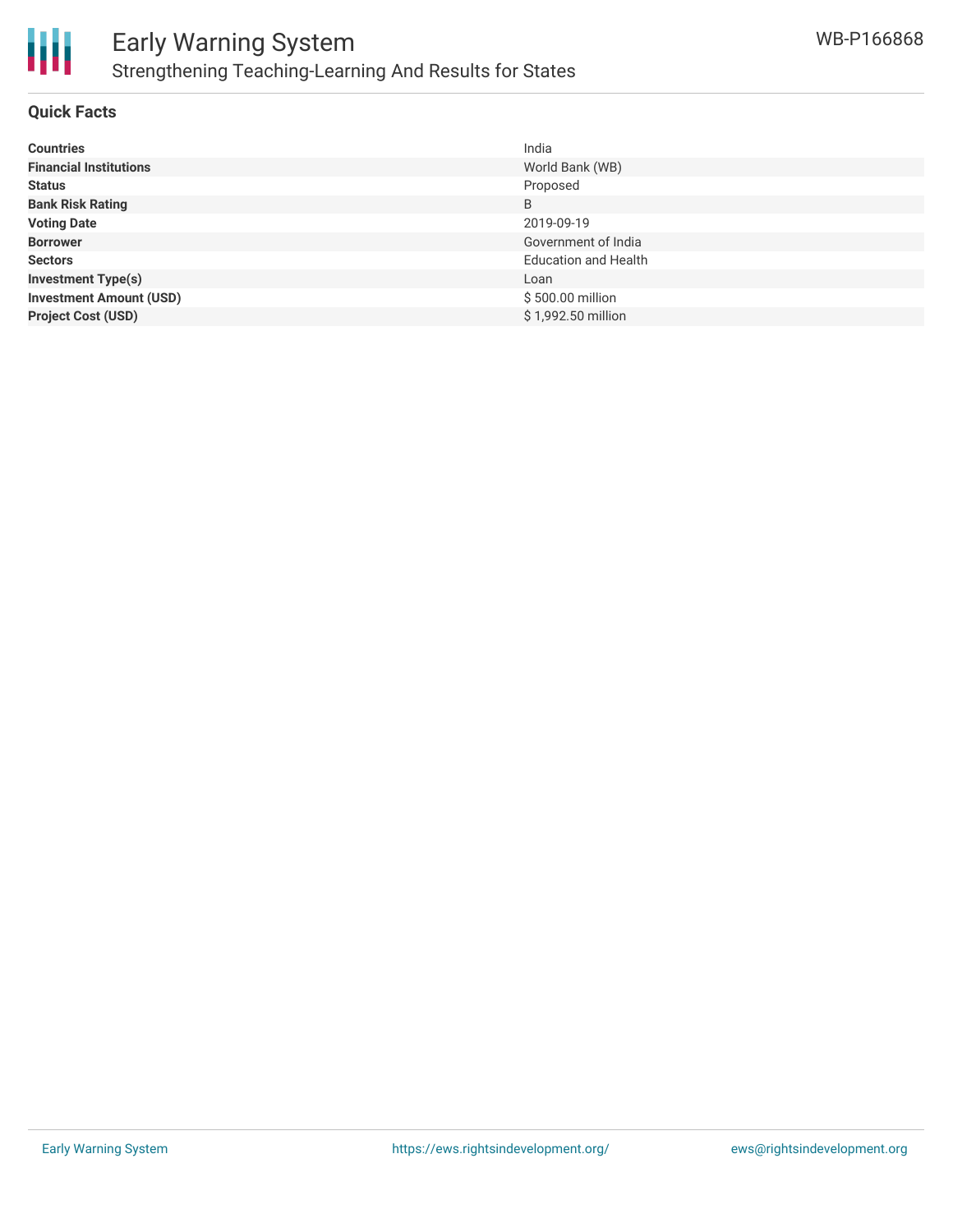

# **Project Description**

According to the bank document, the project aim is to improve student outcomes in select states and enhance governance of school education in India.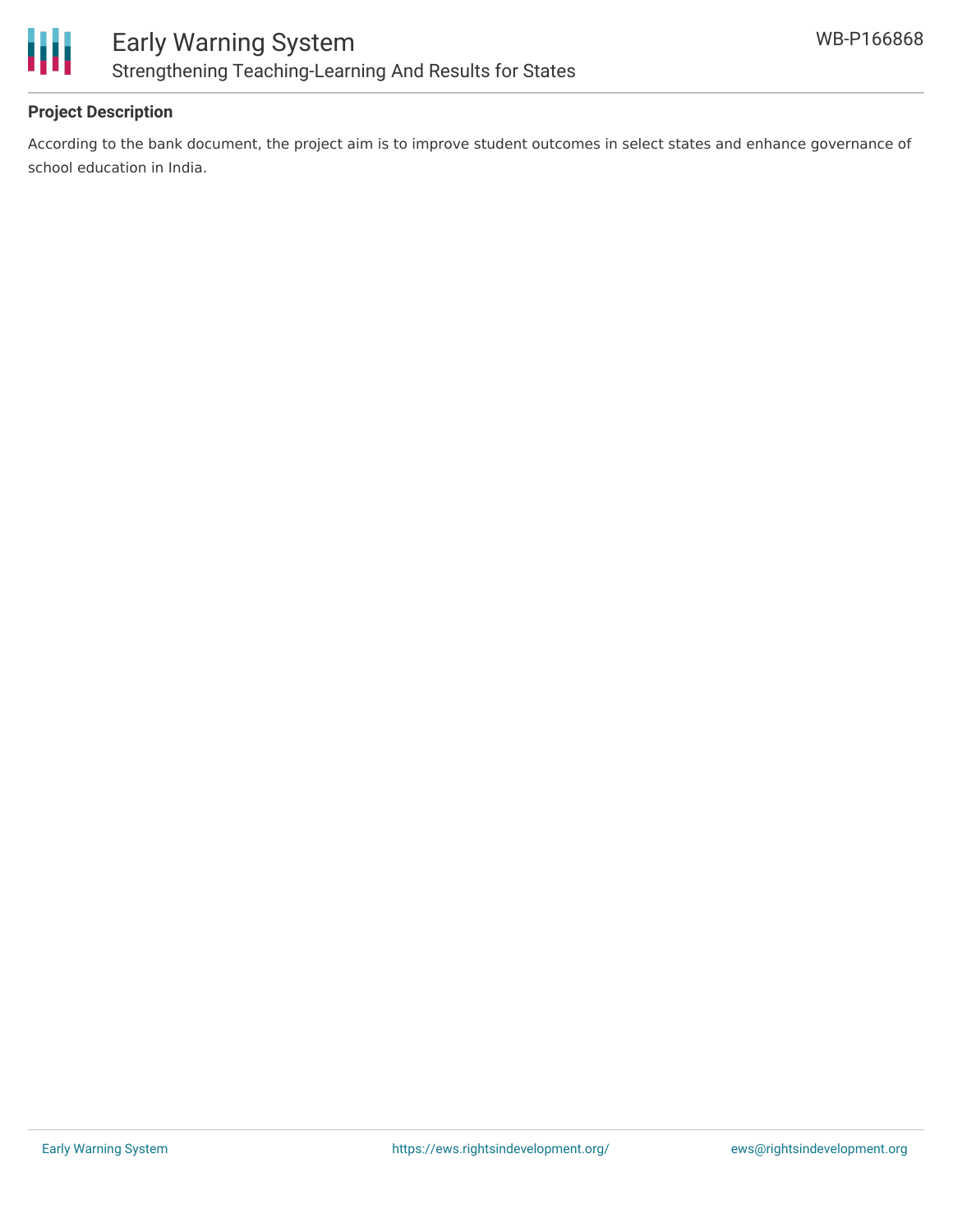

# **Investment Description**

World Bank (WB)

Co-financing: Borrower US\$ 496.25 million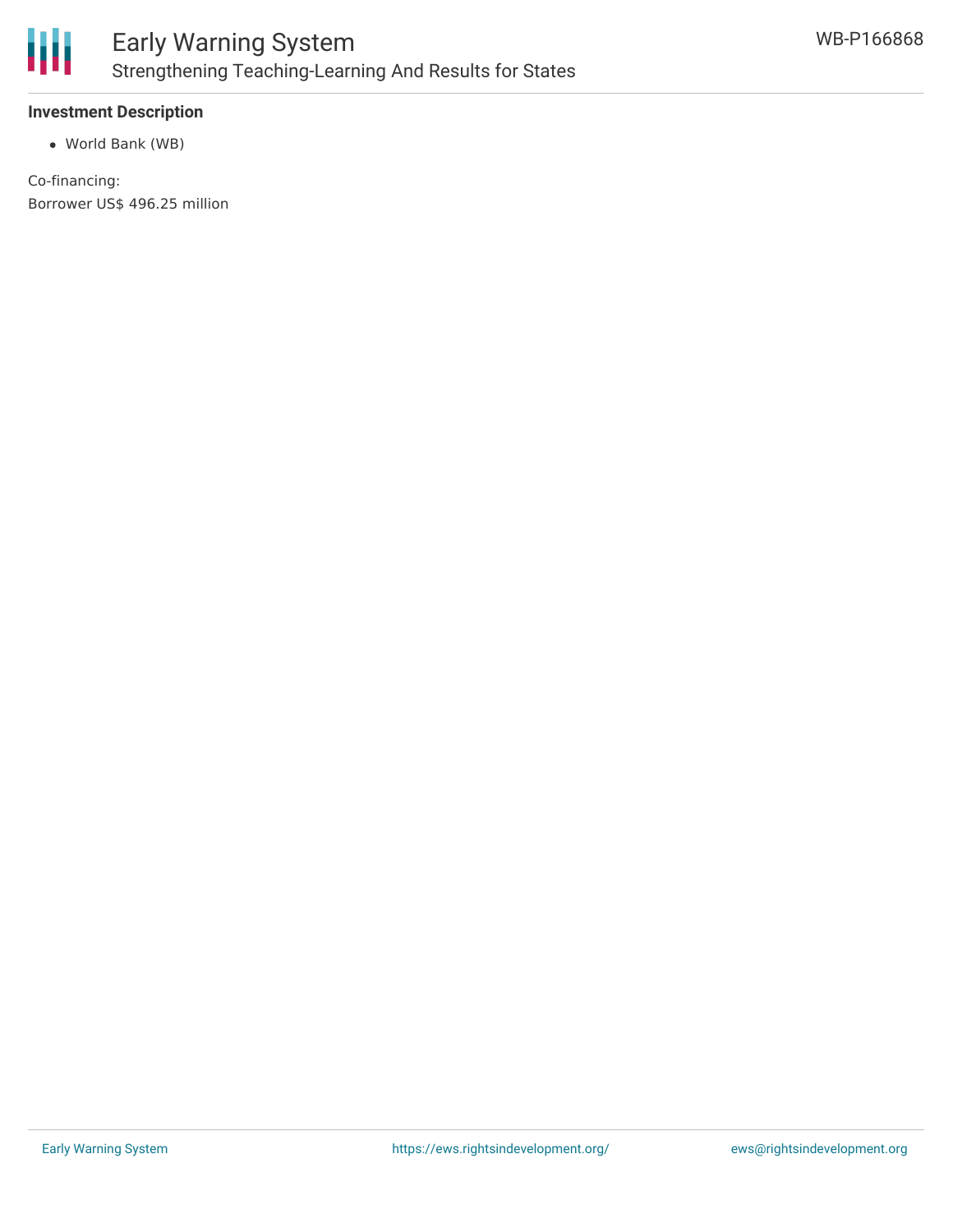

# **Contact Information**

# **World Bank**

Shabnam Sinha, Margaret M. Clarke, Sangeeta Dey Lead Education Specialist

#### **Borrower/Client/Recipient**

Ministry of Finance Bandana Preyashi Director [bandana.preyashi@gov.in](mailto:bandana.preyashi@gov.in)

#### **Implementing Agencies**

Ministry of Human Resource and Development Rina Ray, Secretary rinaray.edu@nic.in

#### **ACCOUNTABILITY MECHANISM OF WORLD BANK**

The World Bank Inspection Panel is the independent complaint mechanism and fact-finding body for people who believe they are likely to be, or have been, adversely affected by a World Bank-financed project. If you submit a complaint to the Inspection Panel, they may investigate to assess whether the World Bank is following its own policies and procedures for preventing harm to people or the environment. You can contact the Inspection Panel or submit a complaint by emailing ipanel@worldbank.org. You can learn more about the Inspection Panel and how to file a complaint at: http://ewebapps.worldbank.org/apps/ip/Pages/Home.aspx.